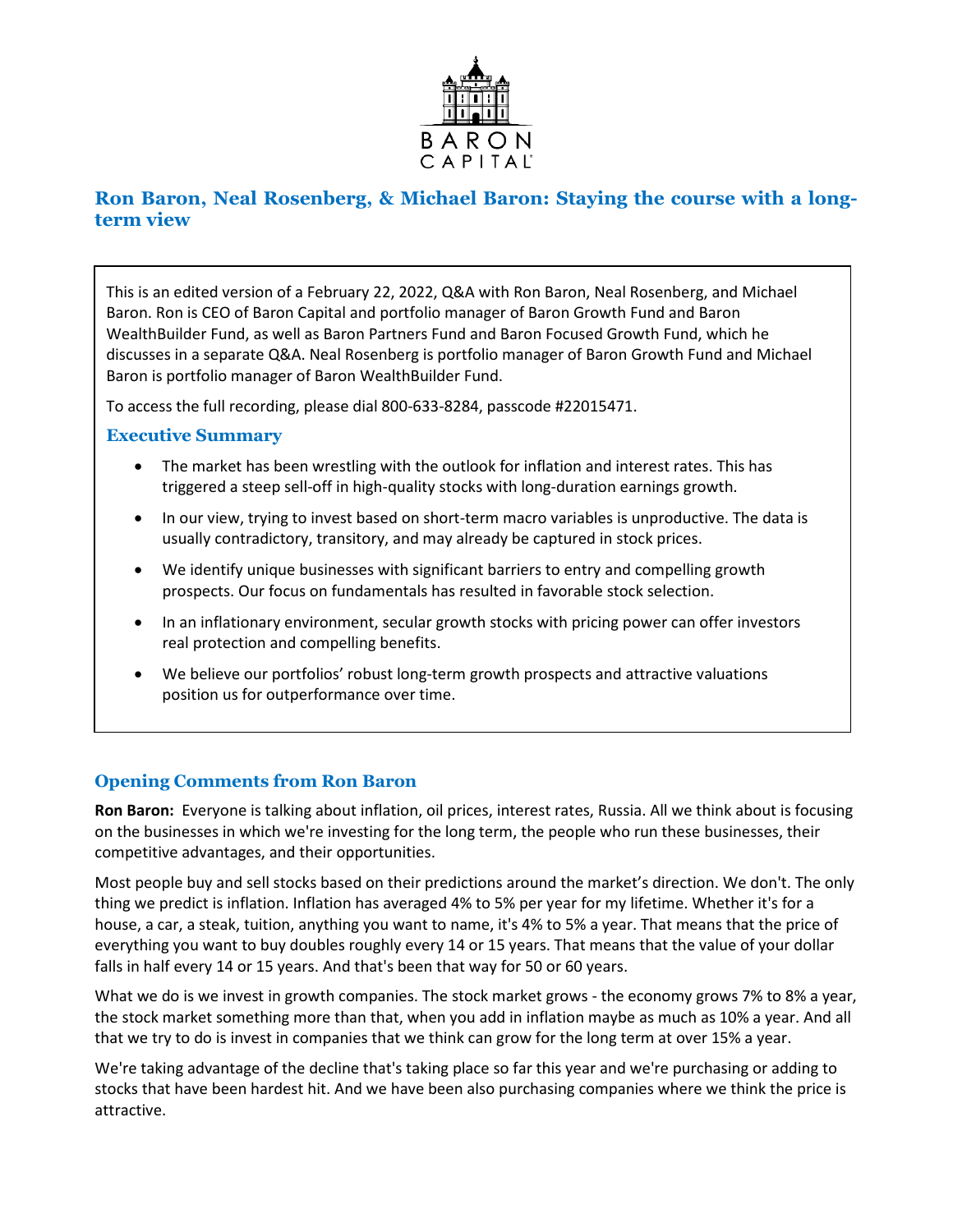## **Baron Growth Fund**

### *Please recap Fund performance in the fourth quarter of 2021 and the full year.*

**Neal Rosenberg:** Baron Growth Fund gained 6.6% in the quarter, better than the Russell 2000 Growth Index, which was more or less flat. For the full year, the Fund gained 20.2%, well ahead of our benchmark, which gained just under 3%. As of 12/31/21, the Fund has a 4-star overall rating from Morningstar, as well as a 4 star rating for the 3-, 5-, and 10-year periods.

**For the period ended 12/31/2021, Baron Growth Fund received a 4-Star Overall Morningstar Rating™, 4- Star 3-Year Rating, 4-Star 5-Year Rating, and 4-Star 10-Year Rating. The Morningstar Ratings are based on the Morningstar Risk-Adjusted Return measures of 538, 538, 491, and 380 funds in the category, respectively. This Morningstar Rating is for the Institutional share class only; other classes may have different performance characteristics.**

**Morningstar calculates the Morningstar Mid-Cap Growth Category average performance and rankings using its Fractional Weighting methodology. Morningstar rankings are based on total returns and do not include sales charges. Total returns do account for management, administrative, and 12b-1 fees and other costs automatically deducted from fund assets.**

There was plenty of macro noise last quarter, as there always is, but we think that trying to invest based on any of those variables is unproductive. The data is usually contradictory, transitory, and may already be captured in stock prices. Instead, we identify and research unique businesses with significant barriers to entry and compelling growth prospects. We try to invest at attractive prices and hold them for the long term. This focus on fundamentals continues to generate favorable stock selection. Last year our results included 977 basis points of favorable stock selection. That's our fifth consecutive year with at least 400 basis points of favorable stock selection and an average annual contribution of around 750 basis points.

### *What type of companies do you favor in this environment?*

**Neal Rosenberg:** We always focus on businesses with sustainable competitive advantages, run by management teams that reinvest in their companies. Constant reinvestment helps to expand addressable markets and raise barriers to entry, which, in turn, protects businesses from competition and allows them to raise prices.

On the cost side, we mainly invest in companies that incur high initial fixed costs to build their assets but then have high incremental margins on each new product sold. To accomplish this, these companies tend to sell products that use digital inputs, are asset light, employ high levels of automation, and have almost no exposure to commodity prices.

We've seen our businesses exercise their pricing power much more aggressively in recent months. Let me give you a couple of examples. **CoStar Group, Inc.** indicated that the new rate card for its apartment.com marketing network included 7% price increases for this year. Prices for some products increased by up to 20%. The company also resumed annual price increases in its core suite business after a multiyear hiatus. **Arch Capital Group, Ltd.** stands to benefit from global property cap pricing that rose by about 10% during its most recent renewal season. **Guidewire Software, Inc.** will benefit from the same rising premium rates since its customers pay an annual fee that's tied to the amount of premiums written by insurers. Composite decking manufacturer **Trex Company, Inc.** implemented four separate price increases last year. We think that aggregates to around a 15% uplift, which will benefit financial results this year.

So, while we're clearly cognizant of rising prices, we think our businesses are well-positioned to benefit from this dynamic. In an inflationary world, secular growth stocks with pricing power can offer real protection and compelling benefits.

#### *Have you made any notable purchase or sales?*

**Neal Rosenberg:** On the purchase side, we funded a previous commitment in **Mirion Technologies US Inc.**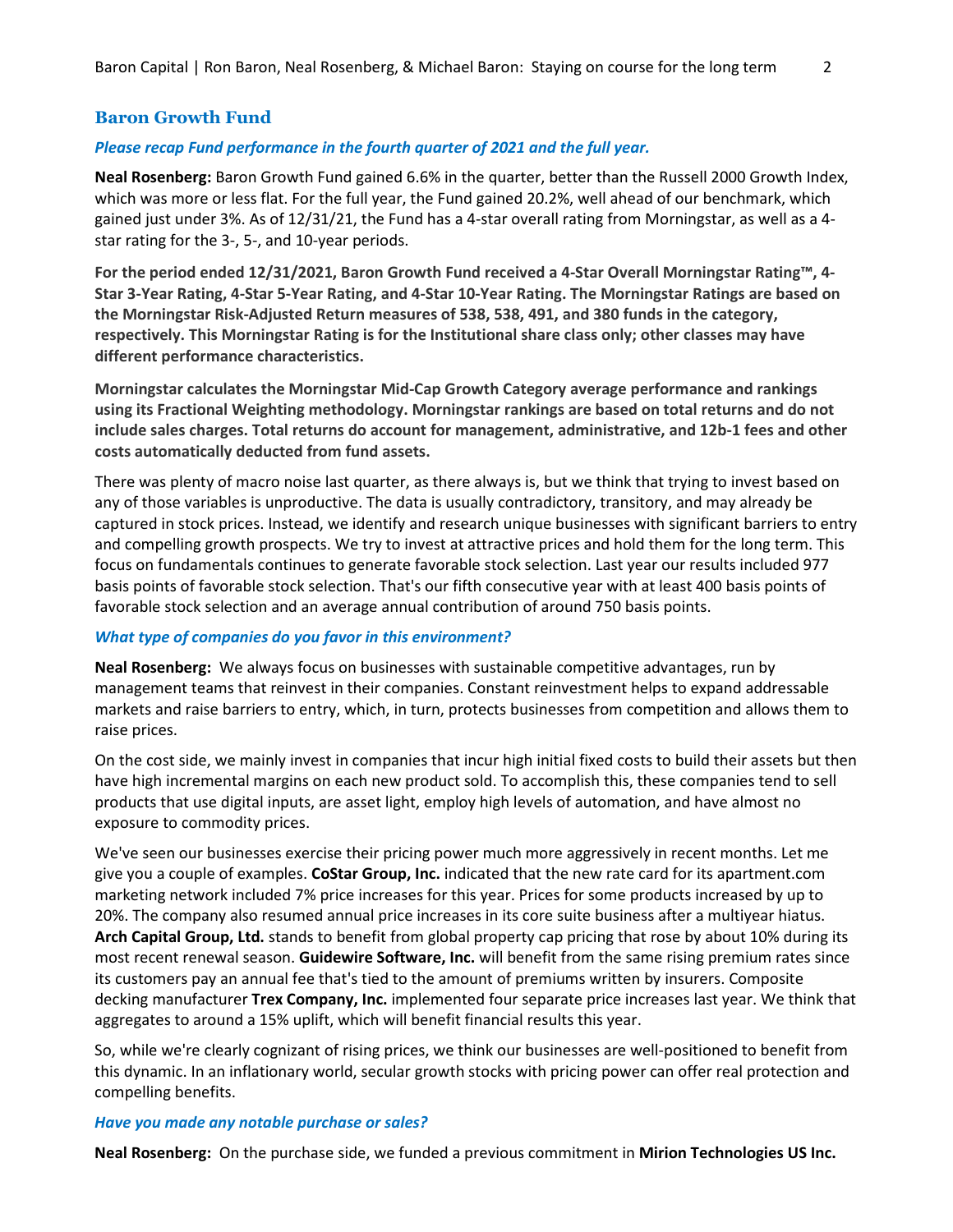Mirion is a leader in ionizing radiation detection and measurement. They serve the medical, laboratory and nuclear power industries. We also participated in the IPO of **Sweetgreen, Inc.** Sweetgreen is one of the fastest growing restaurant chains in the U.S. It sits at the intersection of powerful trends, including health and wellness, plant-based food consumption, digital interaction, and purpose-driven brands. Finally, we made a modest investment in vision care pioneer **Warby Parker Inc.** after its direct listing. As always, we kept these new positions small. In total, these three ideas were less than 1% of assets as of the end of the quarter.

On the sell side, we exited small positions in **SmartRent, Inc.** and **Adaptive Biotechnologies Corporation.** We also made modest reductions to some larger, highly appreciated positions. We allocated that capital to investments that we believe offer more attractive risk-adjusted returns, including the new positions I just mentioned.

# *Can you tell us what attracted you to Mirion?*

**Neal Rosenberg:** Mirion consists of a portfolio of niche mission-critical products that detect and measure ionizing radiation. Products include dosimeters that monitor radiation levels of medical professionals, quality assurance equipment and software for nuclear medicine treatments, and instruments that are used in nuclear power plants.

The company is already the largest player in over 80% of its end-markets, and on aggregate is around 3.5 times larger than its nearest competitor. We estimate that Mirion's end-market should grow around 5% to 6% annually, driven by favorable secular trends and a consistent replacement cycle. Mirion should grow in line to ahead of its end-markets on an organic basis as it leverages that scale advantage to take some market share. Organic growth should be complemented by Mirion's acquisition strategy, driving total growth toward the double-digit range. In addition, we think the company has an opportunity to expand margins over time through a favorable mix shift, high utilization, and M&A synergies.

Finally, we think that Mirion has a very accomplished senior management team. The CEO has been with the company since 2005 and grown revenues from about \$120 million to almost \$700 million currently. Mirion's new chairman, Larry Kingsley, has a strong history of shareholder value creation. He's the former CEO of industrial leaders Pall and IDEX. We think Larry's expertise will be well-utilized as Mirion embarks on its next stage of growth.

#### *You often talk about disruptive growth. Can you give some examples?*

**Neal Rosenberg:** These are companies with novel products or services that are creating or disrupting vast addressable markets. They tend to be in a high-growth, high-investment phase of their life cycle. They're scaling off a relatively smaller base and aggressively reinvesting in pursuit of durable competitive advantages. While they're earlier in their maturity curves, they're targeting the same financial and strategic attributes that we value in all our investments: favorable secular trends, current revenue streams, and sustainable barriers to entry.

Let me give you a few examples. Companies like **ANSYS Inc., Altair Engineering, Inc.,** and V**elo3D, Inc.** are disrupting the traditional product development and manufacturing cycle. ANSYS and Altair are pioneers in simulation software. They help engineers test product layouts more quickly to identify optimal designs. Velo 3D is disrupting the manufacturing end of the process by inventing and productizing high-end manufacturing techniques. Software companies like **Guidewire Software, Inc.** and **Pegasystems, Inc.** are leveraging the power of cloud computing to disrupt manual processes in the insurance and financial services markets. Software as a service allows all companies to benefit from iterative software improvements, declining hardware costs, and labor outsourcing, in exchange for fixed annual fee. **Iridium Communications, Inc.** is disrupting satellite-based communications with its Iridium Next constellation. Iridium can leverage its fixed cost and unique technology to enable cheap near-universal connectivity, even in the most remote corners of the world. Finally, biotech companies like **Denali Therapeutics, Inc.** and **Schrodinger, Inc.** are pushing the boundaries of drug development by pursuing novel diagnostics and therapeutics in areas including neurodegenerative diseases and blood cancers.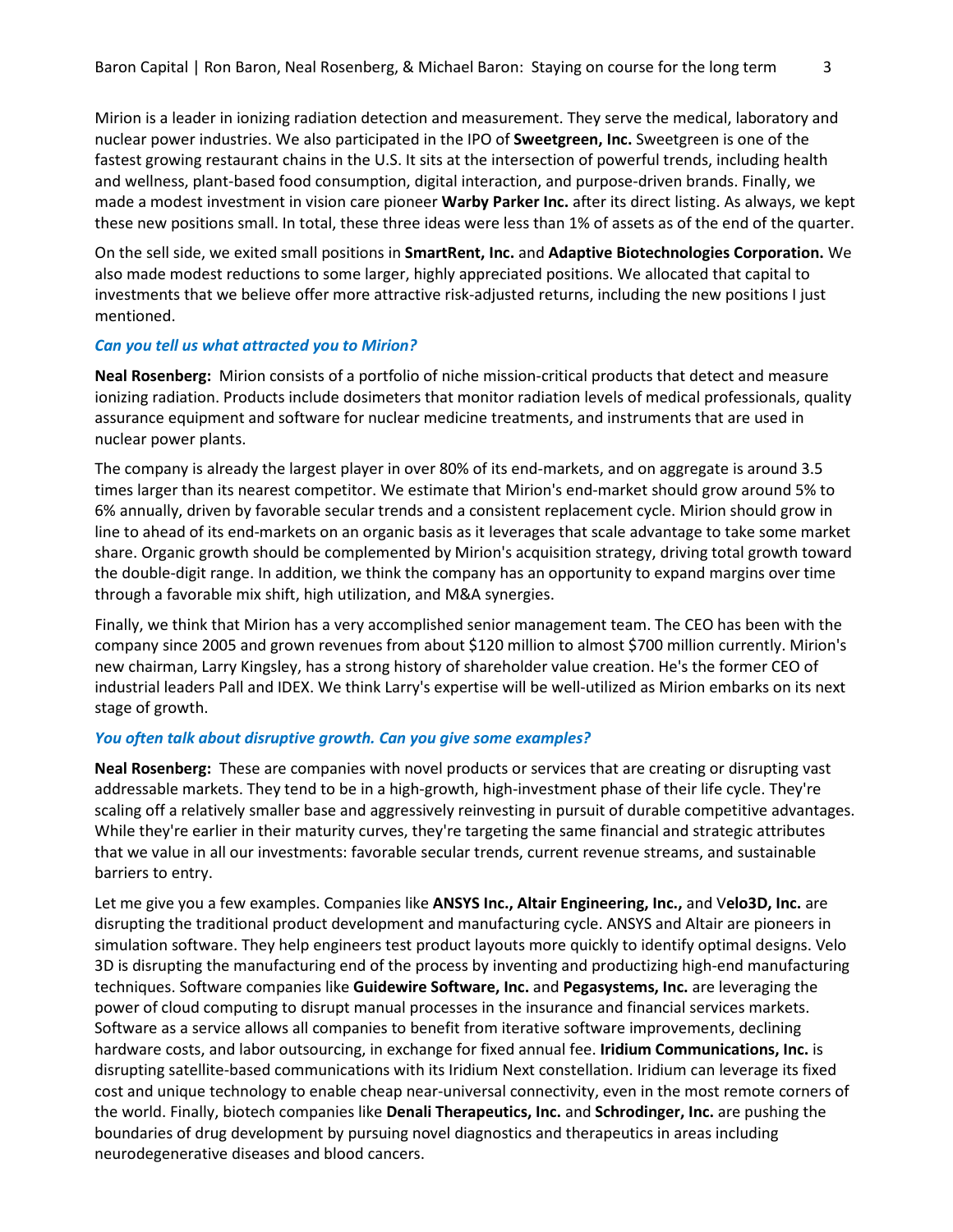While disruptive growth businesses offer exciting growth opportunities, they also carry relatively higher risk since they're younger, pursuing novel markets, and are investing aggressively. We try to actively balance risk and return across the portfolio to generate superior returns over time with less risk. To accomplish this, we allocate a smaller portion of the portfolio to disruptive growth, and we also own relatively smaller positions in individual disruptive growth stocks. Around 12% of our portfolio is in disruptive growth, versus 25% to 30% in each of the other buckets we invest in: Financials, Core Growth, and Real/Irreplaceable Assets. The average disruptive growth position size is around 1% as of fourth quarter, which is roughly half of the average position size across the other three cohorts.

# *What is your outlook for the rest of the year?*

Neal Rosenberg: The market has been wrestling with the outlook for inflation and interest rates. This has resulted in a steep sell-off in high-quality stocks with long-duration earnings growth, particularly in the IT sector. We have always viewed inflation as a persistent and enduring feature of the economy, regardless of when or how it shows up in government metrics. As a result, we've always focused on companies that pose sustainable competitive advantages and are run by management teams that are reinvesting in their businesses.

Most importantly, we think that end-market conditions are stable to improving for most of our investments, most notably for those that did not benefit from a COVID-driven tailwind last year. We think the long-term earnings power of our portfolio is unchanged despite recent market volatility. As a result, we think this is a compelling time for investors to add to their holdings. We think our portfolio's robust long-term growth prospects and more attractive valuation position us for outperformance over time.

# **Baron WealthBuilder Fund**

## *Please recap Fund performance in the fourth quarter 2021 and the full year.*

**Michael Baron:** The Fund returned 6.09% for the fourth quarter of 2021 and 16.70% for the full year – in an environment where we saw a sharp shift in investor sentiment. Because of that shift, the S&P 500 did better on an absolute basis in both the quarter and the full year. The lingering effects of the pandemic, inflation, supply chain issues, labor shortages, interest rates -- these are all weighing on short-term values for growth. We don't think it's going to persist. We're staying the course.

We created Baron WealthBuilder Fund four years ago, to deliver broad exposure to our approach to growth equity investing, across market caps, sectors, geographies. This is how we personally invest our incremental dollars. And returns have been great, with an annualized return of 24.83% since inception. That compares quite favorably with the S&P 500 at 17.65% and the MSCI of 12.12%. The Fund has a 5-Star Overall Morningstar rating as of 12/31/2021.

**For the period ended 12/31/2021, Baron WealthBuilder Fund received a 5-Star Overall Morningstar Rating™ and 5-Star 3-Year Rating. The Morningstar Ratings are based on the Morningstar Risk-Adjusted Return measures of 174 and 174 funds in the category, respectively. This Morningstar Rating is for the Institutional share class only; other classes may have different performance characteristics.**

**Morningstar calculates the Morningstar Allocation-85%+ Equity Category average performance and rankings using its Fractional Weighting methodology. Morningstar rankings are based on total returns and do not include sales charges. Total returns do account for management, administrative, and 12b-1 fees and other costs automatically deducted from fund assets.**

Personally, I think it's more important to look at the risk/return ratio. The Fund's 3-year alpha is 5.10% as of 12/31/2022, with a beta is 1.2 and Sharpe Ratio of 1.58. Its upside capture is 121% with a downside capture of only 94.6%. So it's doing everything we aimed to do from both a return and a risk factor standpoint.

With an active share of 84.8%, this Fund looks very different from the S&P 500 -- from what people think of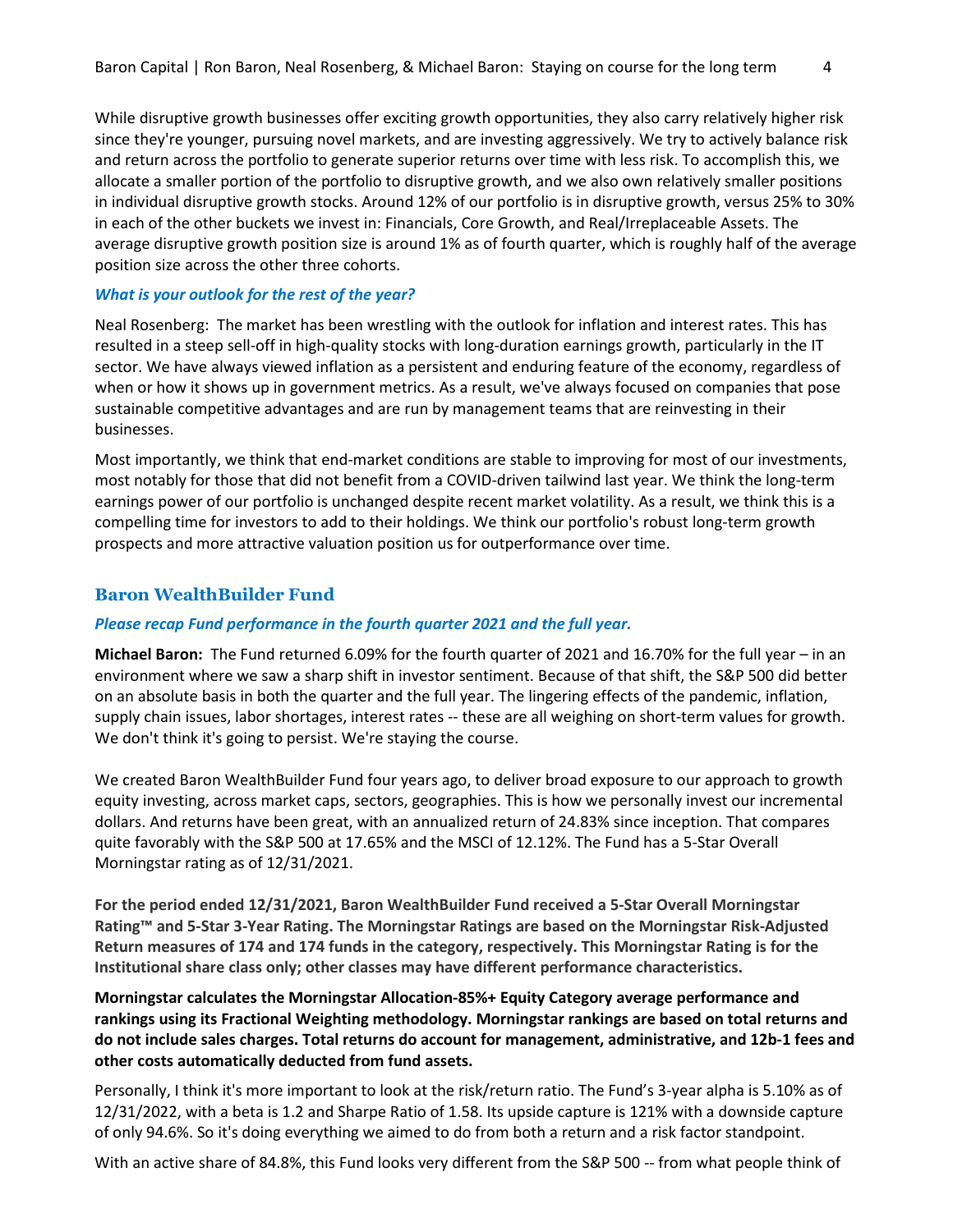as the market. Nearly 60% of the Baron WealthBuilder portfolio is held in small- and mid-sized businesses. It's weighted towards higher-growth sectors that we believe are competitively advantaged, such as Consumer Discretionary, IT, Healthcare, and Real Estate. It's weighted towards a geographical mix that favors growing established economies, with 85% in the U.S. and 15% in international markets, primarily in fast-growing emerging markets.

In the fourth quarter, a lot of the Funds in Baron WealthBuilder Fund beat their benchmarks. Baron Growth Fund had a great year both in absolute and relative basis. Our four foundational holdings -- Baron Growth, Baron Asset, Baron Small Cap, Baron Partners – meaningfully exceeded their comparable indexes. Combined with Baron Focused Growth Fund, they represent around (58%) of portfolio assets. Baron Growth Fund and Baron Small Cap Fund were up 5.56% and 4.69%, respectively, in the quarter. That compares to the Russell 2000 Growth Index, which was basically flat at 0.01%. In the mid-cap category, Baron Partners Fund and Baron Asset Fund were up 19.54% and 5.04%, respectively, compared to the 2.85% increase for the Russell Midcap Growth Index. Baron Focused Growth Fund was up 10.83% compared to the Russell 2500 Growth Index of 0.2%. To be fair, not all our Funds exceeded our benchmarks. Our large cap growth funds, our international funds, our sector funds all have a much greater weighting towards growthier sectors than their indexes. As a result, they trailed their comparable benchmarks.

We still feel confident in a lot of the companies and industries in which we invest. **Nuvei Technologies Corp.** and **Penn National Gaming, Inc.** are two examples. Nuvei is a payment processing platform for online merchants. It has great market positioning and high recurring revenue, and we believe it'll introduce new products and make strategic acquisitions to cross-sell to existing clients. Penn, a regional casino company, has had concerns around competition and increased margin pressure, mostly due to advertising. But we believe its great local asset presence and digital marketplace will bring a loyal customer base to its online games and sports wager assets.

## *Can you talk about the Fund's largest holding – Tesla, Inc.?*

**Michael Baron:** Baron Capital has been closely associated with Tesla for many years, and we're proud of it. It's a company that we got right. Currently, it comprises around 9% of Baron WealthBuilder Fund.

We are not currently purchasing Tesla. Our last purchase occurred in 2016 at around \$40 per share. Over the past two years or so, Baron Funds that owned it have probably sold around 20% to 25% of their existing positions. You shouldn't take that as less confidence in the business. We're actually more confident than we were in 2016. But for risk management reasons we have reduced our stake as the stock appreciated.

We are managing the position in Baron WealthBuilder Fund as well, by putting new flows into Funds that have a lower weighting of Tesla. This ability demonstrates the benefit of tax-efficient rebalancing. We're able to reduce the Tesla position without creating a taxable event, without selling.

We remain confident in the business. In the last quarter, the company delivered over 300,000 vehicles, a 71% growth in its vehicle delivery in a very difficult environment. Everywhere you look, you read about supply chain issues, about labor shortages. Tesla is growing, others are not. The move it made years ago to vertically integrate its business are paying off now, while others are struggling.

Margins are up to around 30% gross margins, 20% EBITDA margins, which is roughly three times greater than its competitors. We believe that, over time, Tesla will come out with less expensive products that no one will be able to compete with on performance or price.

*Investors should consider the investment objectives, risks, and charges and expenses of the investment carefully before investing. The prospectus and summary prospectuses contain this and other information about the Funds. You may obtain them from the Funds' distributor, Baron Capital, Inc., by calling 1-800-99BARON or visiting [www.BaronFunds.com.](http://www.baronfunds.com/) Please read them carefully before investing.*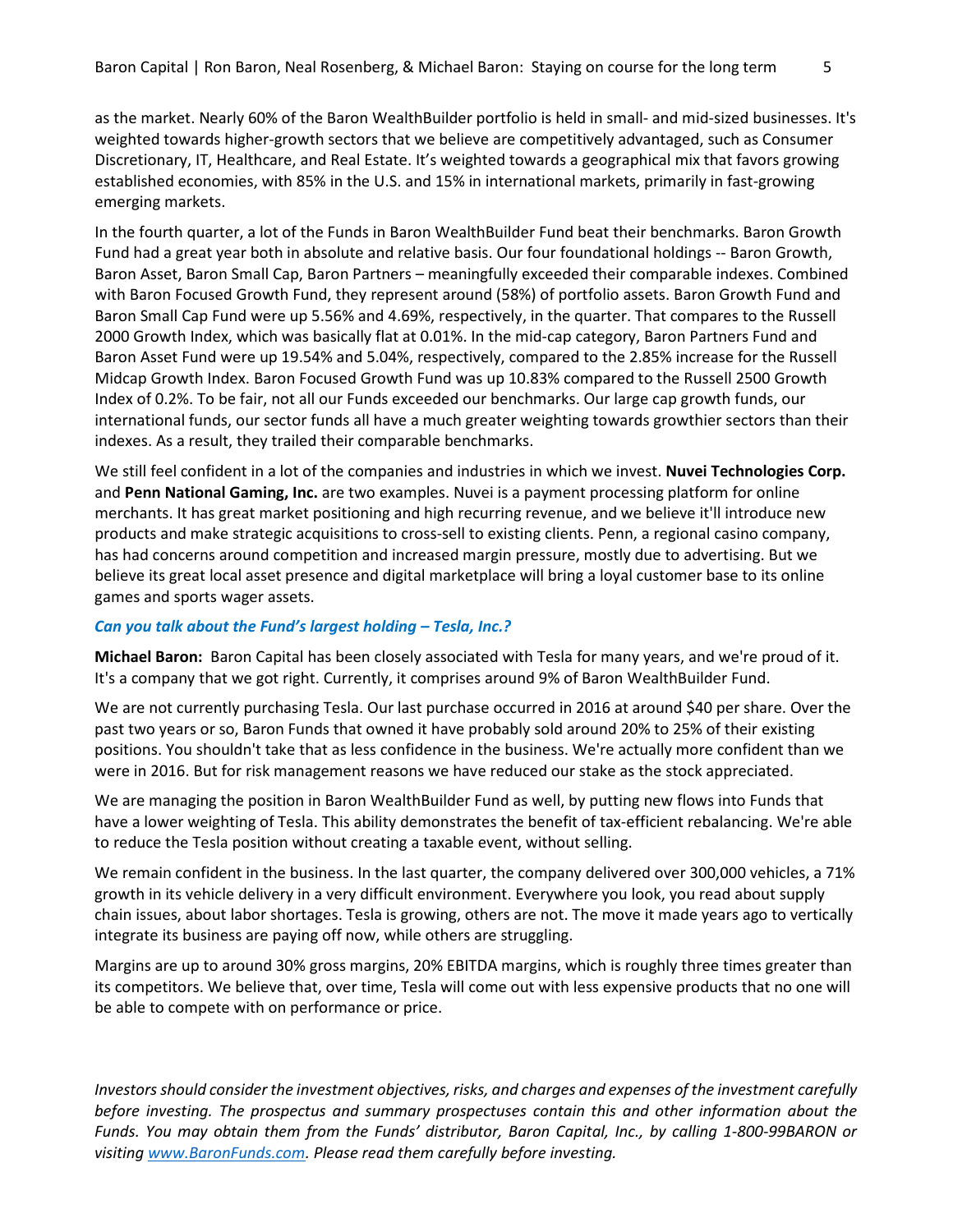**Baron Growth Fund's** annualized returns for the Institutional Shares as of December 31, 2021: 1-year, 20.15%; 5-years, 22.73%; 10-years, 17.01%; Since Inception (12/31/1994), 14.38%. Annual expense ratio for the Institutional Shares as of September 30, 2020 was 1.04%. The **Russell 2000 Growth Index's** annualized returns as of December 31, 2021: 1-year, 2.83; 5-years, 14.53; 10-years, 14.14%; Since Fund Inception (12/31/1994), 8.81%.

**Baron WealthBuilder Fund's** annualized returns for the Institutional Shares as of December 31, 2021: 1-year, 16.70%; 3-years, 37.40%; Since Inception (12/29/2017), 24.83%. Annual expense ratio for the Institutional Shares as of December 31, 2020 was 1.22%, but the net annual expense ratio was 1.11% (includes acquired fund fees of 1.06%, net of the Adviser's fee waivers). The **S&P 500 Index's** annualized returns as of December 31, 2021: 1-year, 28.71%; 3-years, 26.07%; Since Fund Inception (12/29/2017), 17.65%. The **Morningstar Allocation—85%+ Equity Category**'s annualized returns as of December 31, 2021: 1-year, 17.56%; 3-years, 19.75%.; Since Fund Inception (12/29/2017), 10.86%.

*The performance data quoted represents past performance. Past performance is no guarantee of future results. The investment return and principal value of an investment will fluctuate; an investor's shares, when redeemed, may be worth more or less than their original cost. For Baron WealthBuilder Fund, the Adviser reimburses certain Baron Fund expenses pursuant to a contract expiring on August 29, 2032, unless renewed for another 11-year term and the Fund's transfer agency expenses may be reduced by expense offsets from an unaffiliated transfer agent, without which performance would have been lower. Current performance may be lower or higher than the performance data quoted. For performance information current to the most recent month end, visit [www.BaronFunds.com](http://www.baronfunds.com/) or call 1-800-99BARON.*

Performance for the Institutional Shares prior to 5/29/2009 is based on the performance of the Retail Shares, which have a distribution fee. The Institutional Shares do not have a distribution fee. If the annual returns for the Institutional Shares prior to 5/29/2009 did not reflect this fee, the returns would be higher.

**Risks**: Specific risks associated with investing in smaller companies include that the securities may be thinly traded and more difficult to sell during market downturns. Even though **Baron Growth Fund** is diversified, it may establish significant positions where the Adviser has the greatest conviction. This could increase volatility of the Fund's returns. **Baron WealthBuilder Fund** is a non-diversified fund because it invests, at any given time, in the securities of a select number of Baron mutual funds (the "Underlying Funds"), representing specific investment strategies. The Fund can invest in funds holding U.S. and international stocks; small-cap, small to mid-cap, large-cap, all-cap stocks; and specialty stocks. Each of the Underlying Funds has its own investment risks, and those risks can affect the value of the Fund's investments and therefore the value of the Fund's shares. To the extent that the Fund invests more of its assets in one Underlying Fund than in another, it will have greater exposure to the risks of that Underlying Fund. For further information regarding the investment risks of the Underlying Funds, please refer to the Underlying Funds' prospectus.

The discussion of market trends is not intended as advice to any person regarding the advisability of investing in any particular security. The views expressed in this document reflect those of the respective writer. Some of our comments are based on management expectations and are considered "forward-looking statements." Actual future results, however, may prove to be different from our expectations. Our views are a reflection of our best judgment at the time and are subject to change at any time based on market and other conditions and Baron has no obligation to update them.

**Baron Growth Fund portfolio holdings as a percentage of total investments as of December 31, 2021, for securities mentioned are as follows: CoStar Group, Inc**. – 4.4%; **ANSYS, Inc.** – 4.6%; **Iridium Communications, Inc..** – 3.4%; **Trex Company, Inc.**- 2.3%; **Guidewire Software, Inc.** – 1.2%; **Penn National Gaming, Inc.** – 3.1%; **Arch Capital Group Ltd.** – 4.2%; **Mirion Technologies US, Inc.** – 0.2%; **Velo3D, Inc.** – 0.3%; **Sweetgreen, Inc.** – 0.1%; **SchrodingerInc.** – 0.2%; **Denali Therapeutics, Inc.** – 0.3%.; **Altair Engineering, Inc.** – 0.6%. **Warby Parker, Inc.** – 0.1%. **Pegasystems, Inc.** – 1.2%.

Baron Growth Fund owned no position in **Adaptive Biotechnology Corporation, SmartRent, Inc., Nuvei**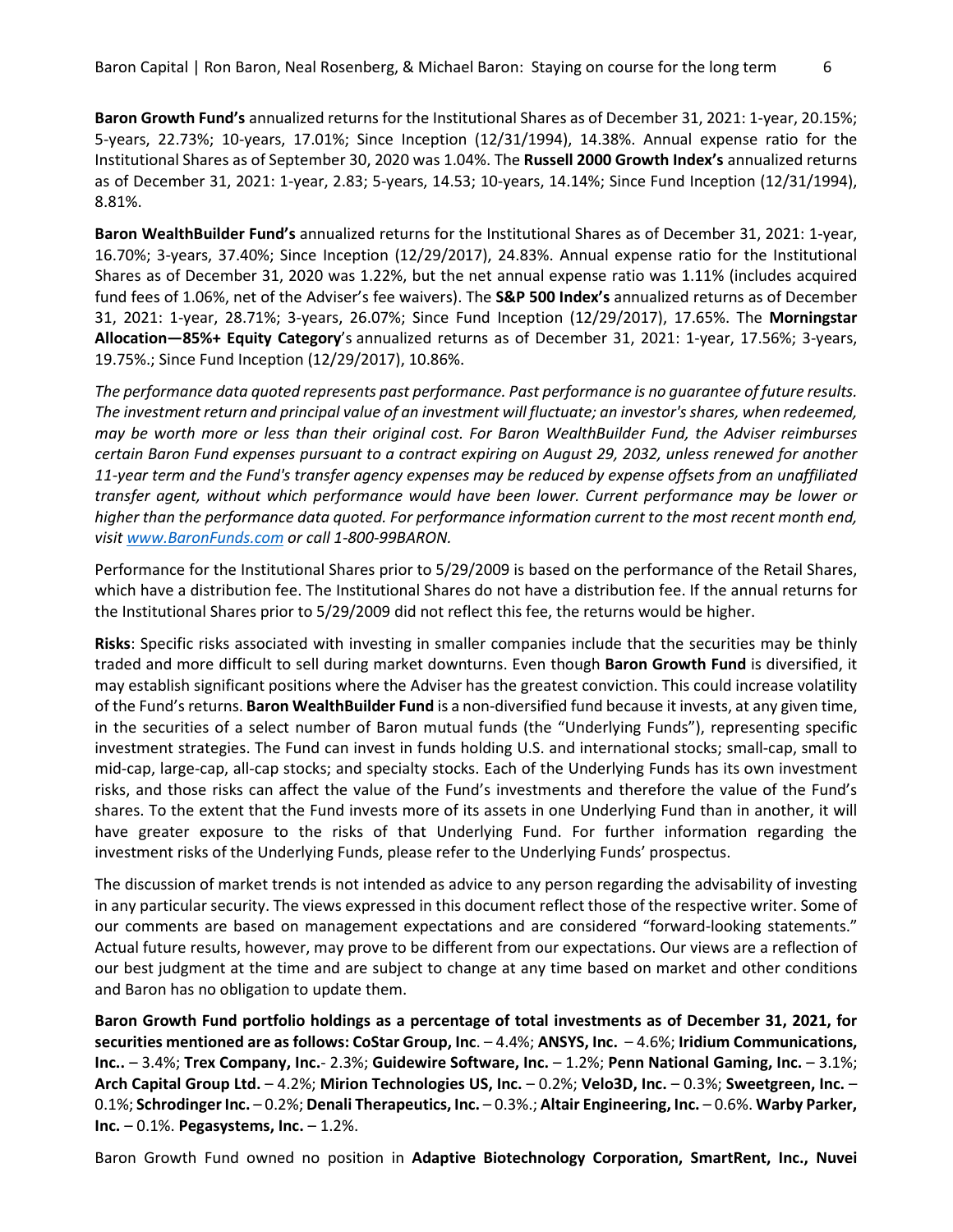**Technology Corp.,** or **Tesla, Inc.** as of December 31, 2021.

### **Baron Growth Fund Top 10 holdings as of December 31, 2021**

| <b>Holding</b>                    | % Assets |
|-----------------------------------|----------|
| MSCI, Inc.                        | 10.3     |
| Vail Resorts, Inc.                | 6.8      |
| FactSet Research Systems, Inc.    | 6.0      |
| Gartner, Inc.                     | 5.4      |
| Choice Hotels International, Inc. | 4.8      |
| Ansys, Inc.                       | 4.6      |
| IDEXX Laboratories, Inc.          | 4.6      |
| <b>Bio-Techne Corporation</b>     | 4.4      |
| CoStar Group, Inc.                | 4.4      |
| Arch Capital Group, Ltd.          | 4.2      |
| Total                             | 55.5     |

### **Baron WealthBuilder Fund Top 10 holdings as of December 31, 2021**

| <b>Holding</b>                                        | % Assets |
|-------------------------------------------------------|----------|
| Baron Partners Fund - Institutional Shares            | 15.5     |
| Baron Growth Fund - Institutional Shares              | 12.8     |
| Baron Asset Fund - Institutional Shares               | 12.8     |
| Baron Small Cap Fund - Institutional Shares           | 12.1     |
| Baron Global Advantage Fund - Institutional Shares    | 6.3      |
| Baron Opportunity Fund - Institutional Shares         | 5.8      |
| Baron Fifth Avenue Growth Fund - Institutional Shares | 5.8      |
| Baron Real Estate Fund - Institutional Shares         | 5.0      |
| Baron Focused Growth Fund - Institutional Shares      | 4.8      |
| Baron Discovery Fund - Institutional Shares           | 4.4      |

## **Portfolio holdings are subject to change. Current and future portfolio holdings are subject to risk.**

**Diversification** cannot guarantee a profit or protect against loss.

The **Morningstar Rating™** for funds, or "star rating", is calculated for managed products (including mutual funds, variable annuity and variable life subaccounts, exchange-traded funds, closed-end funds, and separate accounts) with at least a three-year history. Exchange-traded funds and open-ended mutual funds are considered a single population for comparative purposes. It is calculated based on a Morningstar Risk-Adjusted Return measure that accounts for variation in a managed product's monthly excess performance, placing more emphasis on downward variations and rewarding consistent performance. The Morningstar Rating does not include any adjustment for sales loads. The top 10% of products in each product category receive 5 stars, the next 22.5% receive 4 stars, the next 35% receive 3 stars, the next 22.5% receive 2 stars, and the bottom 10% receive 1 star. The Overall Morningstar Rating for a managed product is derived from a weighted average of the performance figures associated with its three-, five-, and 10-year (if applicable) Morningstar Rating metrics. The weights are: 100% three-year rating for 36-59 months of total returns, 60% five-year rating/40% three-year rating for 60-119 months of total returns, and 50% 10-year rating/30% fiveyear rating/20% three-year rating for 120 or more months of total returns. While the 10-year overall star